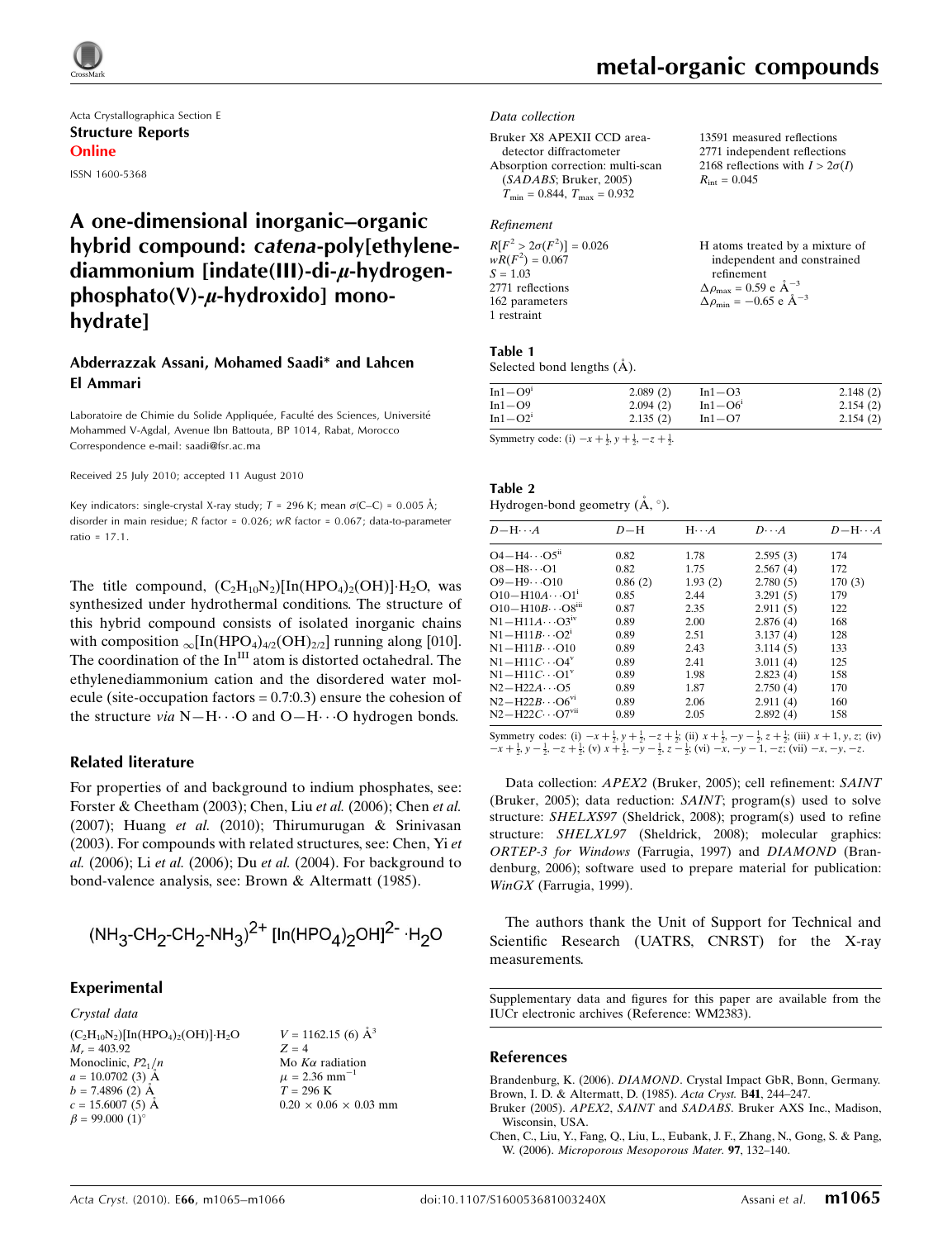[Chen, C., Wang, S., Zhang, N., Yan, Z. & Pang, W. \(2007\).](https://scripts.iucr.org/cgi-bin/cr.cgi?rm=pdfbb&cnor=wm2383&bbid=BB5) Microporous [Mesoporous Mater.](https://scripts.iucr.org/cgi-bin/cr.cgi?rm=pdfbb&cnor=wm2383&bbid=BB5) 106, 1–7.

[Chen, C., Yi, Z., Bi, M., Liu, Y., Wang, C., Liu, L., Zhao, Z. & Pang, W. \(2006\).](https://scripts.iucr.org/cgi-bin/cr.cgi?rm=pdfbb&cnor=wm2383&bbid=BB6) [J. Solid State Chem.](https://scripts.iucr.org/cgi-bin/cr.cgi?rm=pdfbb&cnor=wm2383&bbid=BB6) 179, 1478–1485.

[Du, Y., Yu, J., Wang, Y., Pan, Q., Zou, Y. & Xu, R. \(2004\).](https://scripts.iucr.org/cgi-bin/cr.cgi?rm=pdfbb&cnor=wm2383&bbid=BB7) J. Solid State Chem. 177[, 3032–3037.](https://scripts.iucr.org/cgi-bin/cr.cgi?rm=pdfbb&cnor=wm2383&bbid=BB7)

[Farrugia, L. J. \(1997\).](https://scripts.iucr.org/cgi-bin/cr.cgi?rm=pdfbb&cnor=wm2383&bbid=BB8) J. Appl. Cryst. 30, 565.

[Farrugia, L. J. \(1999\).](https://scripts.iucr.org/cgi-bin/cr.cgi?rm=pdfbb&cnor=wm2383&bbid=BB9) J. Appl. Cryst. 32, 837–838.

[Forster, P. M. & Cheetham, A. K. \(2003\).](https://scripts.iucr.org/cgi-bin/cr.cgi?rm=pdfbb&cnor=wm2383&bbid=BB10) Top. Catal. 24, 79–86.

[Huang, L., Song, T., Fan, Y., Yang, L., Wang, L., Zhang, H., Wang, L. & Xu, J.](https://scripts.iucr.org/cgi-bin/cr.cgi?rm=pdfbb&cnor=wm2383&bbid=BB11) (2010). [Microporous Mesoporous Mater.](https://scripts.iucr.org/cgi-bin/cr.cgi?rm=pdfbb&cnor=wm2383&bbid=BB11) 132, 409–413.

[Li, J., Li, L., Yu, J. & Xu, R. \(2006\).](https://scripts.iucr.org/cgi-bin/cr.cgi?rm=pdfbb&cnor=wm2383&bbid=BB12) Inorg. Chem. Commun. 9, 624–627.

[Sheldrick, G. M. \(2008\).](https://scripts.iucr.org/cgi-bin/cr.cgi?rm=pdfbb&cnor=wm2383&bbid=BB13) Acta Cryst. A64, 112–122.

[Thirumurugan, A. & Srinivasan, N. \(2003\).](https://scripts.iucr.org/cgi-bin/cr.cgi?rm=pdfbb&cnor=wm2383&bbid=BB14) Dalton Trans. pp. 3387–3391.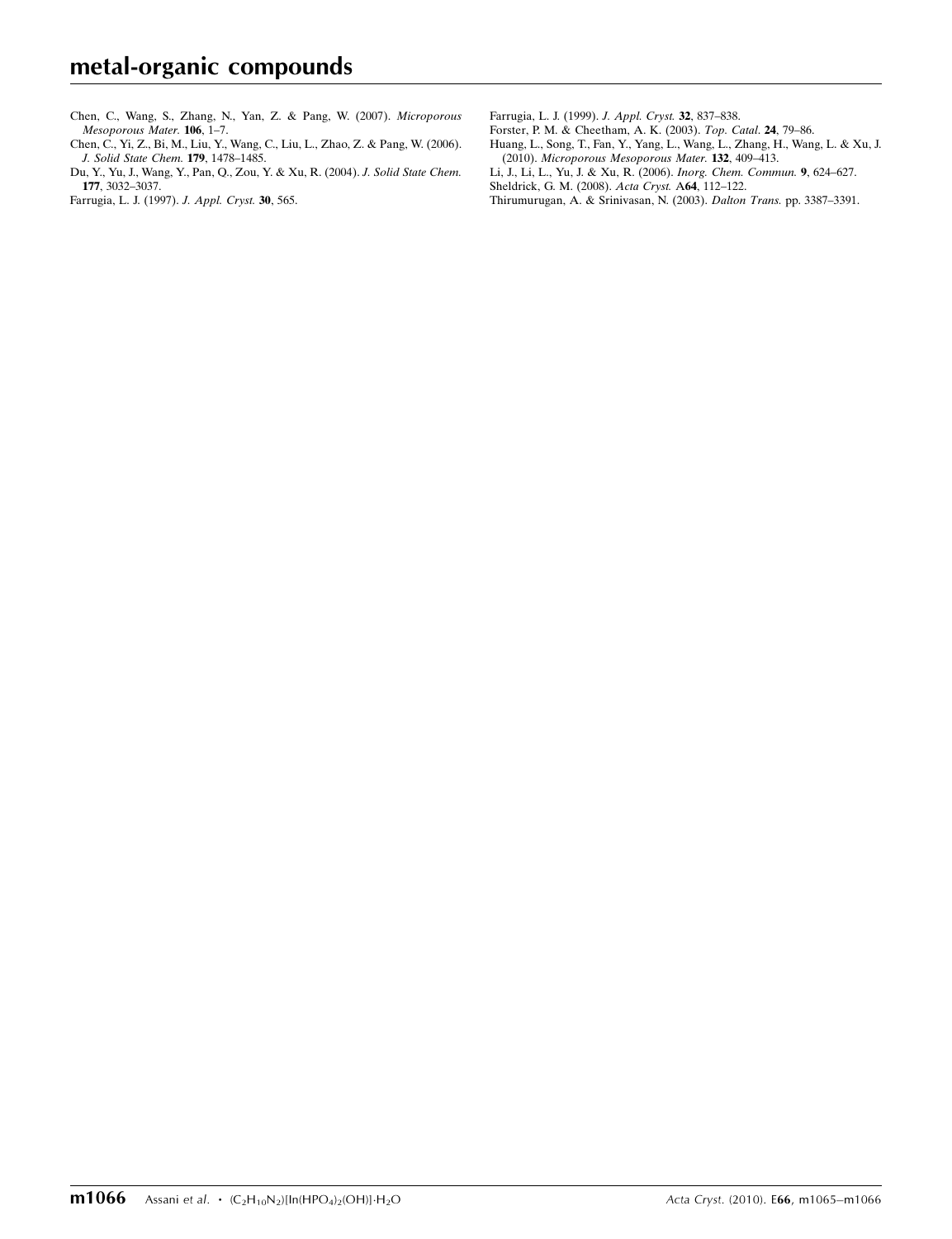# **supporting information**

*Acta Cryst.* (2010). E**66**, m1065–m1066 [https://doi.org/10.1107/S160053681003240X]

**A one-dimensional inorganic–organic hybrid compound:** *catena***-poly[ethylenediammonium [indate(III)-di-***µ***-hydrogenphosphato(V)-***µ***-hydroxido] monohydrate]**

# **Abderrazzak Assani, Mohamed Saadi and Lahcen El Ammari**

## **S1. Comment**

The research of new porous materials and open-framework structures in the hybrid inorganic-organic systems continues to be of great interest in the field of materials chemistry. Mainly, hybrid metal phosphates are extensively investigated due to their impressive diversity of structures which are strongly required for catalysis applications (Forster & Cheetham, 2003). Accordingly, in the past two decades, amine templated indium phosphates were in the focus of investigation, providing one-dimensional chain, two-dimensional layered and three-dimensonal open-framework structures with different In:*P* ratios (Chen *et al.* 2007; Chen, Liu *et al.* 2006; Thirumurugan & Srinivasan, 2003; Huang *et al.* 2010). In the present work, a new indium phosphate with a In:*P* ratio of 1:2, namely  $(H_3NCH_2CH_2NH_3)[In(HPO_4)_2(OH)]H_2O$  was hydrothermally synthesized and structurally characterized.

The asymmetric unit of the title compound is drawn in Fig. 1. A three-dimensional polyhedral view of its crystal structure is represented in Fig. 2. It shows  $InO_4(OH)_2$  octahedra linked to PO<sub>3</sub>OH tetrahedra by sharing corners in the way to build <sub>∞</sub>[In(OH)<sub>2/2</sub>(HPO<sub>4</sub>)<sub>4/2</sub>] chains running along [010]. Fig. 3 shows the InO<sub>6</sub> octahedra linked to another *via* their hydroxide vertices, giving rise to a one-dimensional linear chain. Adjacent octahedra are additionally interconnected by PO3OH tetrahedra by sharing their terminal O atoms with four tetrahedra. A similar connectivity is observed in the structure of  $(C_4N_2H_{12})[In_2(HPO_4)_2(H_2PO_4)_2F_2]$  (Chen, Yi *et al.*, 2006).

The +III and +V oxidation states of the In and P atoms were confirmed by bond valence sum calculations (Brown  $\&$ Altermatt, 1985). The calculated values for the two In<sup>III+</sup> and  $P<sup>V+</sup>$  ions are as expected, *viz*. 3.25 and 5.04, respectively. The values of the bond valence sums calculated for all oxygen atoms are: 1.33 and 1.34 for the terminal O atoms O1 and O5, 2.29, 2.30 and 2.26 for O4, O8 and O9, respectively, and 1.82 for all other O atoms except that of the water molecule (O10) which amounts to 2.12. The difference between these values is explained by the nature and the length of the P—O bonds. From the two tetrahedrally coordinated phosphorus atoms P1 and P2, each shares two O atoms with adjacent indium atoms (average distance P—O = 1.520 Å) and possesses one terminal P1=O1 = 1.510 (2) Å, P2=O5 = 1.509 (2) Å and one P1—O4H = 1.579 (2) Å, P2—O8H = 1.577 (2) Å bond. The terminal O atoms are involved in strong hydrogen bonds (see below) which likewise explains their low bond valence sum. These results are in good agreement with the framework formula and are in close agreement with those reported in the literature for similar indium phosphates (Li *et al.* 2006; Du *et al.* 2004).

The ethylenediammonum cation and the water molecules ensure the cohesion of the structure *via* N—H···O and O— H···O hydrogen bonds (Fig. 1, Table 2).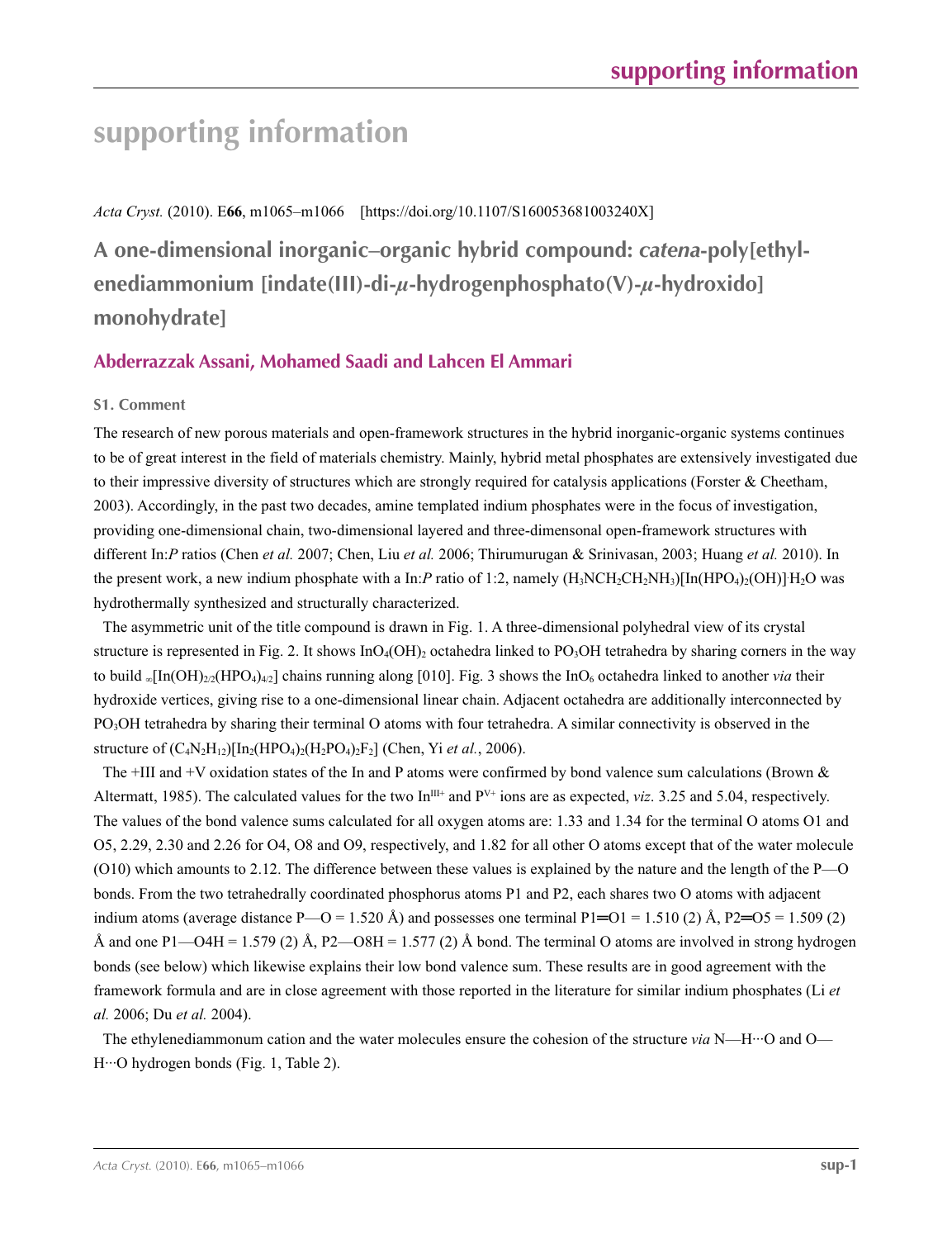# **S2. Experimental**

Single crystals of the title compound were hydrothermally synthesized from a reaction mixture of indium oxide ( $In_2O_3$ ; 0,388 g), phosphoric acid 85%<sub>wt</sub> (H<sub>3</sub>PO<sub>4</sub>; 0,35 ml), ethylenediamine (NH<sub>2</sub>(CH<sub>2</sub>)<sub>2</sub>NH<sub>2</sub>; 0,3 ml) and water (H<sub>2</sub>O; 10 ml). In addition,  $40\%_{\rm wt}$  fluoric acid (HF; 0,1 ml) was added to the mixture to provide fluoride ions which can act as a mineralizing agent in the hydrothermal synthesis and can play a structure-directing role. The hydrothermal reaction was conducted in a 23 ml Teflon-lined autoclave under autogeneous pressure at 398 K for two days. The resulting product was filtered off, washed with deionized water and was dried in air. It consisted of a yellow powder in addition to a few colorless parallelepipedic crystals of the title compound.

## **S3. Refinement**

All O-bound, N-bound and C-bound H atoms were initially located in a difference map and refined with O—H, N—H and C—H distance restraints of 0.82 (1) Å, 0.89 (1) Å and C–H 0.97 (1) Å, respectively. In a subsequent cycle they were refined in the riding model approximation with  $U_{iso}(H)$  set to 1.5 $U_{eq}(O)$  or (N) and  $U_{iso}(H)$  set to 1.2  $U_{eq}(C)$ . The refinement of the site occupancy of the O atoms of the water molecule shows full occupation. However, the electron density is distributed over two adjacent positions (O10 and O11). The refinement of the occupancy rates of these two positions led to a site occupancy factor of 0.7 for O10 and of 0.3 for O11, accompanied with considerable improvements in *R* and *Rw* factors.

From the synthetic conditions one might expect an incorporation of F ions. The distinction by X-ray diffraction between F and  $O^2$  is difficult. However, when the relevant OH positions were replaced by F, a small worsening of the reliability factors was observed. Moreover, the clearly discernible proton positions in the difference Fourier maps point to OH rather than to F. Nevertheless, the existence of a very small amount of F- incorporated in the structure cannot be excluded.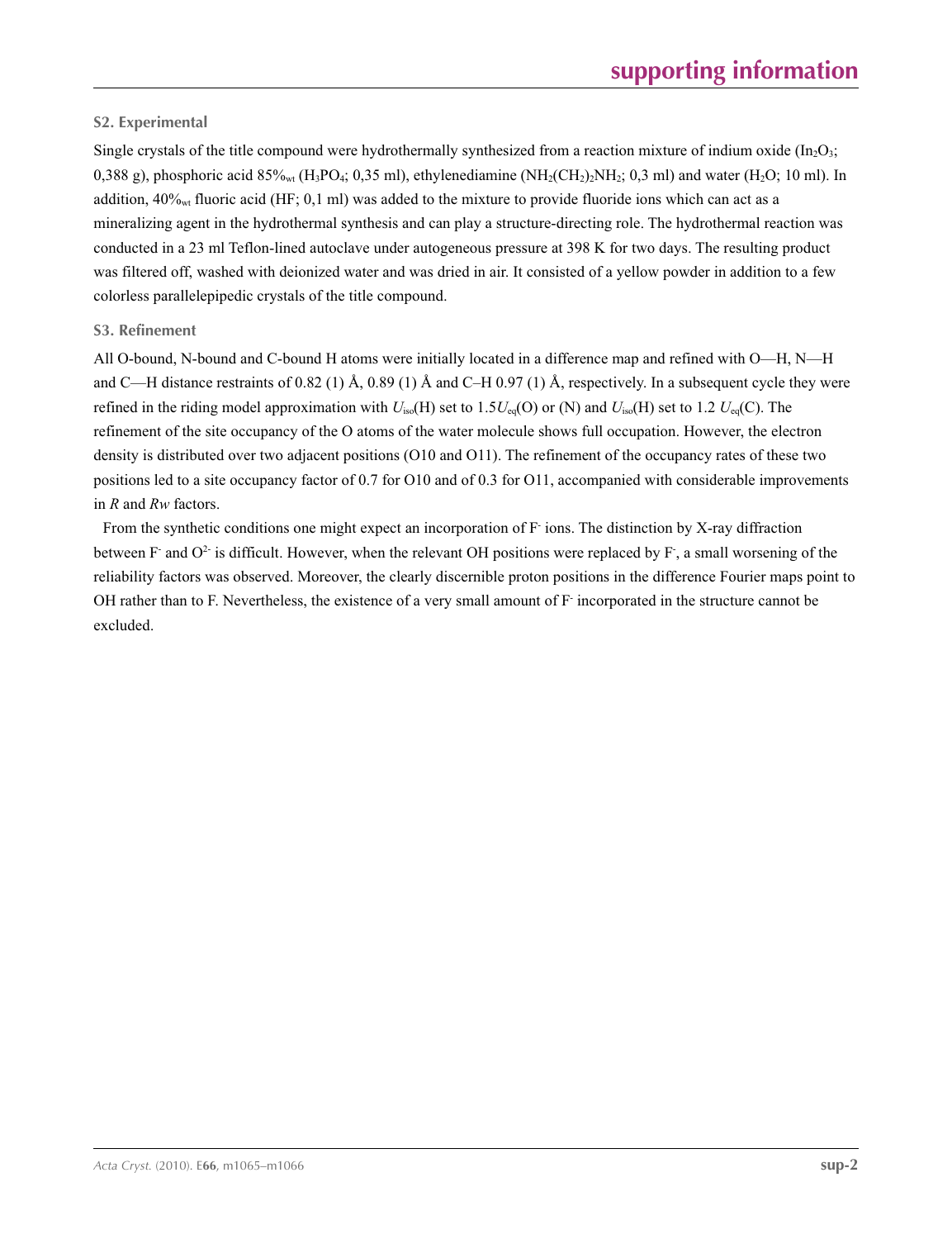

**Figure 1**

*ORTEP* plot of the asymmetric unit of the  $(H_3NCH_2CH_2NH_3)[In(HPO_4)_2(OH)]H_2O$  structure. Displacement ellipsoids are drawn at the 50% probability level. Hydrogen bonds are indicated by dashed lines.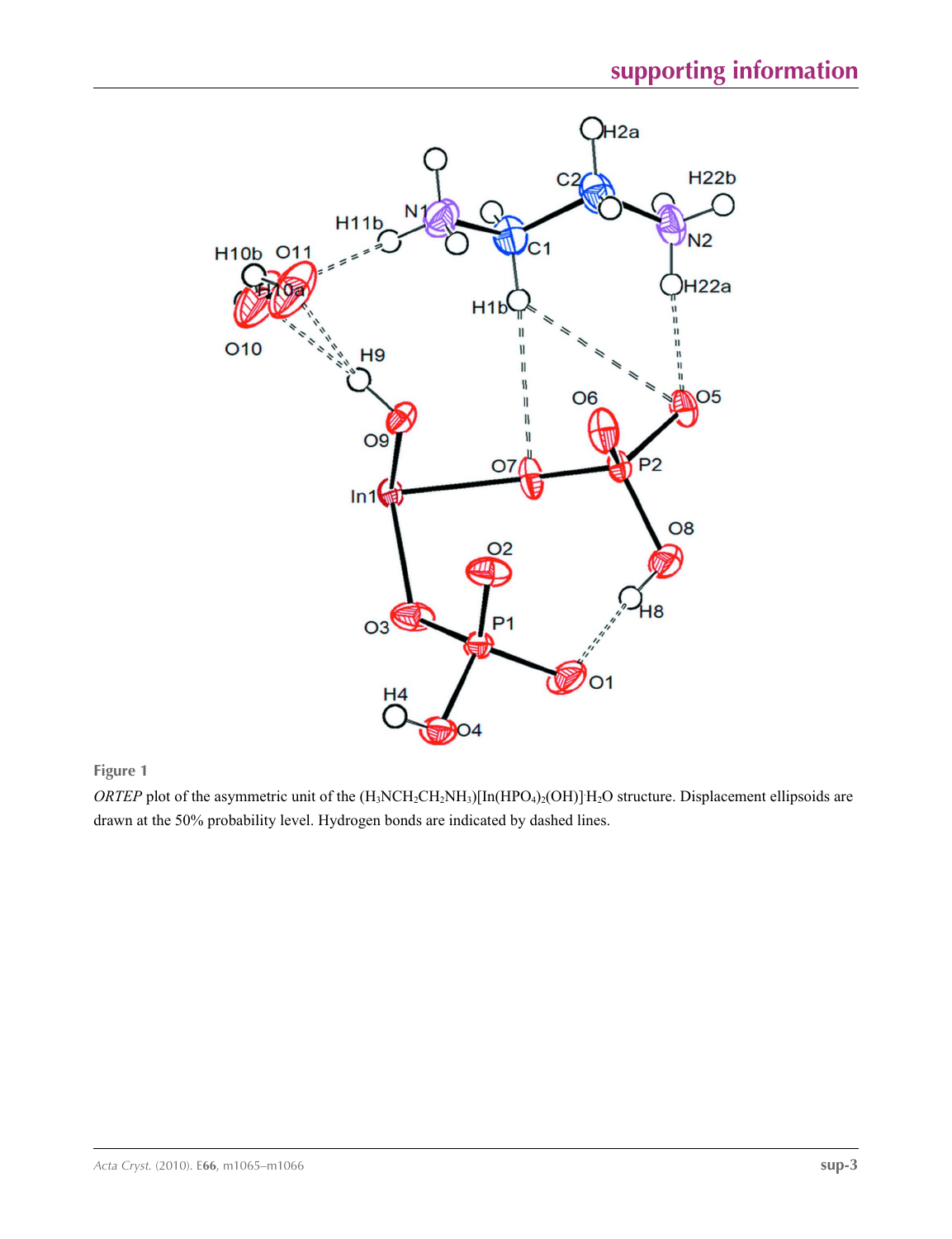



A three-dimensional polyhedral view of the crystal structure of the  $(H_3NCH_2CH_2NH_3)[In(HPO_4)_2(OH)]H_2O$ .



**Figure 3**

A view of an inorganic chain built up from corner sharing indium octahedra linked by HPO<sub>4</sub> tetraedra.

*catena***-poly[ethylenediammonium [indate(III)-di-***µ***-hydrogenphosphato(V)-***µ***-hydroxido] monohydrate]** 

### *Crystal data*

| $(C_2H_{10}N_2)[In(HPO_4)_2(OH)]$ <sup>.</sup> $H_2O$ | $\beta$ = 99.000 (1) <sup>o</sup>      |
|-------------------------------------------------------|----------------------------------------|
| $M_r = 403.92$                                        | $V = 1162.15$ (6) Å <sup>3</sup>       |
| Monoclinic, $P2_1/n$                                  | $Z=4$                                  |
| Hall symbol: -P 2yn                                   | $F(000) = 800$                         |
| $a = 10.0702$ (3) Å                                   | $D_x = 2.309$ Mg m <sup>-3</sup>       |
| $b = 7.4896(2)$ Å                                     | Mo Ka radiation, $\lambda = 0.71073$ Å |
| $c = 15.6007(5)$ Å                                    | Cell parameters from 2771 reflections  |
|                                                       |                                        |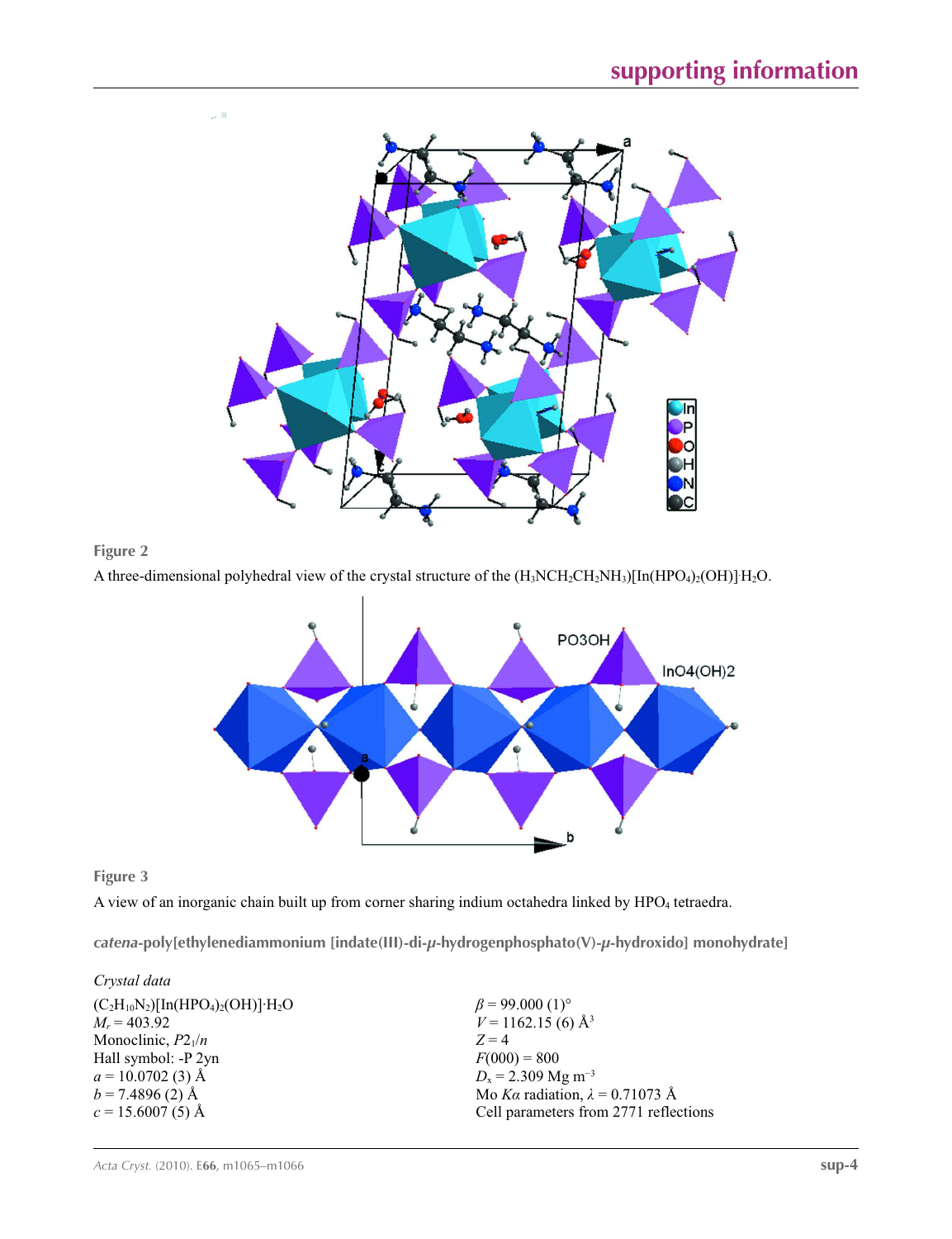$\theta$  = 2.6–27.9°  $\mu$  = 2.36 mm<sup>-1</sup>  $T = 296 \text{ K}$ 

#### *Data collection*

Bruker X8 APEXII CCD area-detector diffractometer Radiation source: fine-focus sealed tube Graphite monochromator *φ* and *ω* scans Absorption correction: multi-scan (*SADABS*; Bruker, 2005)  $T_{\min} = 0.844$ ,  $T_{\max} = 0.932$ 

# $R_{\alpha}$

| кеппетепт                                       |                                                   |
|-------------------------------------------------|---------------------------------------------------|
| Refinement on $F^2$                             | Secondary atom site location: difference Fourier  |
| Least-squares matrix: full                      | map                                               |
| $R[F^2 > 2\sigma(F^2)] = 0.026$                 | Hydrogen site location: inferred from             |
| $wR(F^2) = 0.067$                               | neighbouring sites                                |
| $S = 1.03$                                      | H atoms treated by a mixture of independent       |
| 2771 reflections                                | and constrained refinement                        |
| 162 parameters                                  | $w = 1/[\sigma^2(F_0^2) + (0.031P)^2 + 0.4367P]$  |
| 1 restraint                                     | where $P = (F_0^2 + 2F_c^2)/3$                    |
| Primary atom site location: structure-invariant | $(\Delta/\sigma)_{\text{max}} = 0.001$            |
| direct methods                                  | $\Delta\rho_{\text{max}} = 0.59 \text{ e A}^{-3}$ |
|                                                 | $\Delta \rho_{\rm min} = -0.65$ e Å <sup>-3</sup> |

#### *Special details*

**Geometry**. All e.s.d.'s (except the e.s.d. in the dihedral angle between two l.s. planes) are estimated using the full covariance matrix. The cell e.s.d.'s are taken into account individually in the estimation of e.s.d.'s in distances, angles and torsion angles; correlations between e.s.d.'s in cell parameters are only used when they are defined by crystal symmetry. An approximate (isotropic) treatment of cell e.s.d.'s is used for estimating e.s.d.'s involving l.s. planes.

Plate, colourless  $0.20 \times 0.06 \times 0.03$  mm

 $R_{\text{int}} = 0.045$ 

 $h = -13 \rightarrow 13$  $k = -9 \rightarrow 9$ *l* = −20→19

13591 measured reflections 2771 independent reflections 2168 reflections with  $I > 2\sigma(I)$ 

 $\theta_{\text{max}} = 27.9^{\circ}, \theta_{\text{min}} = 2.6^{\circ}$ 

**Refinement**. Refinement of  $F^2$  against ALL reflections. The weighted *R*-factor  $wR$  and goodness of fit *S* are based on  $F^2$ , conventional *R*-factors *R* are based on *F*, with *F* set to zero for negative  $F^2$ . The threshold expression of  $F^2 > \sigma(F^2)$  is used only for calculating *R*-factors(gt) *etc*. and is not relevant to the choice of reflections for refinement. *R*-factors based on *F*<sup>2</sup> are statistically about twice as large as those based on *F*, and *R*- factors based on ALL data will be even larger.

*Fractional atomic coordinates and isotropic or equivalent isotropic displacement parameters (Å<sup>2</sup>)* 

|                | $\mathcal{X}$ | v              | z            | $U_{\rm iso}*/U_{\rm eq}$ | Occ. (2) |
|----------------|---------------|----------------|--------------|---------------------------|----------|
| In1            | 0.247040(19)  | 0.02859(3)     | 0.250039(14) | 0.01340(8)                |          |
| P <sub>1</sub> | 0.12174(8)    | $-0.22253(11)$ | 0.39952(5)   | 0.01587(17)               |          |
| P <sub>2</sub> | $-0.02212(8)$ | $-0.22671(10)$ | 0.15538(5)   | 0.01537(17)               |          |
| O <sub>1</sub> | $-0.0298(2)$  | $-0.2219(4)$   | 0.37808(17)  | 0.0389(7)                 |          |
| O <sub>2</sub> | 0.1861(2)     | $-0.3858(3)$   | 0.36661(15)  | 0.0271(5)                 |          |
| O <sub>3</sub> | 0.1849(2)     | $-0.0520(3)$   | 0.36984(15)  | 0.0271(6)                 |          |
| O4             | 0.1498(2)     | $-0.2250(3)$   | 0.50197(14)  | 0.0235(5)                 |          |
| H4             | 0.2297        | $-0.2449$      | 0.5186       | $0.035*$                  |          |
| O <sub>5</sub> | $-0.0986(2)$  | $-0.2250(3)$   | 0.06416(15)  | 0.0233(5)                 |          |
| O <sub>6</sub> | 0.0672(2)     | $-0.3905(3)$   | 0.17185(15)  | 0.0246(5)                 |          |
| O7             | 0.0595(2)     | $-0.0564(3)$   | 0.17533(16)  | 0.0243(5)                 |          |
| O <sub>8</sub> | $-0.1324(2)$  | $-0.2335(4)$   | 0.21683(17)  | 0.0366(7)                 |          |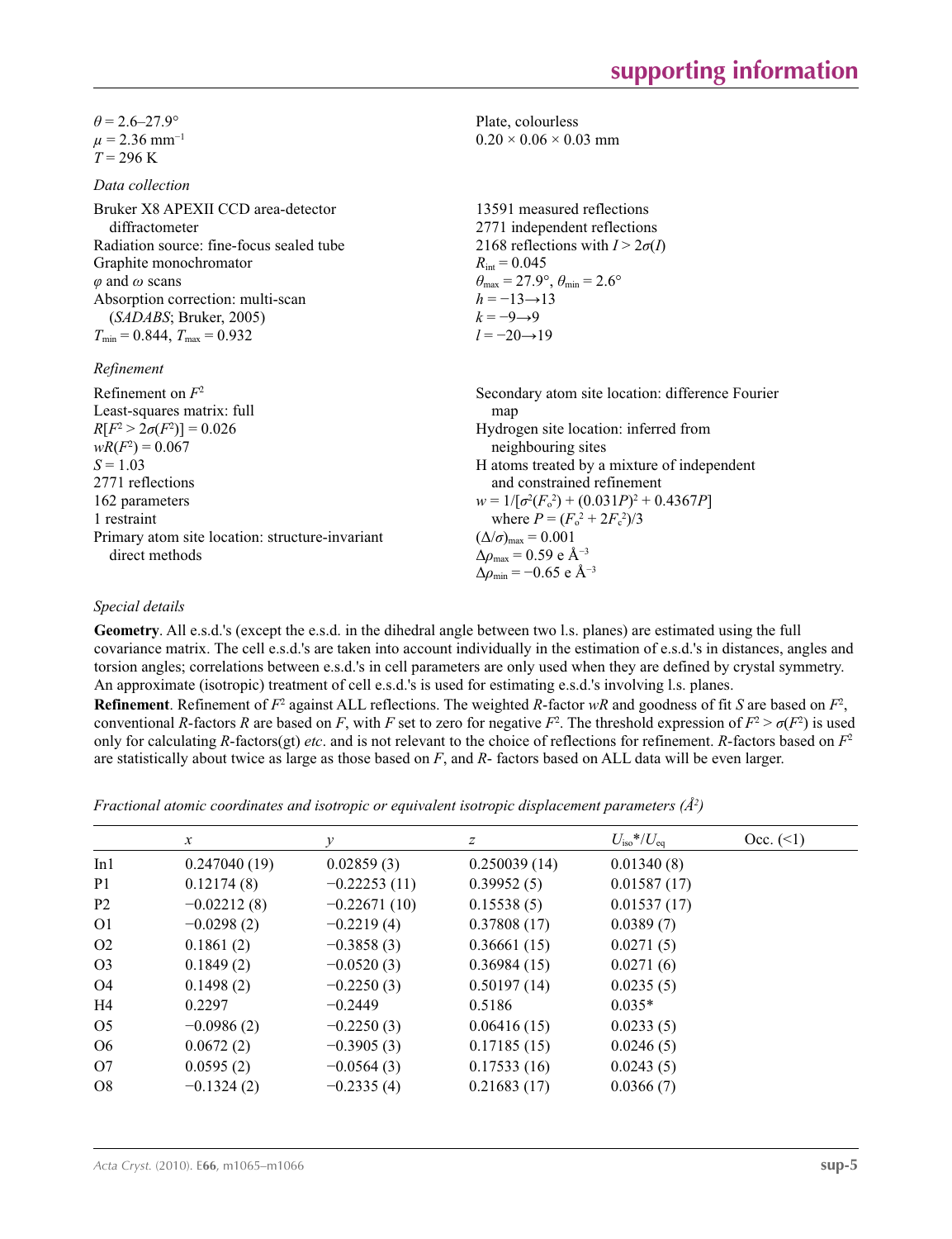| H8<br>O <sub>9</sub><br>H9<br>O10<br>H10A<br>H10B<br>O11<br>N1<br>H11A<br>H11B | $-0.0965$<br>0.3367(2)<br>0.4156(15)<br>0.5844(4)<br>0.5706<br>0.6316<br>0.5872(10)<br>0.3639(3)<br>0.3562<br>0.4083 | $-0.2205$<br>$-0.2199(3)$<br>$-0.208(4)$<br>$-0.1357(6)$<br>$-0.0285$<br>$-0.2340$<br>$-0.3060(14)$<br>$-0.2375(4)$<br>$-0.3278$ | 0.2673<br>0.23619(15)<br>0.222(2)<br>0.1893(3)<br>0.1724<br>0.1945<br>0.2029(9)<br>0.0340(2)<br>0.0701<br>0.0633 | $0.055*$<br>0.0174(5)<br>$0.026*$<br>0.0634(14)<br>0.70<br>$0.095*$<br>$0.095*$<br>0.0634(14)<br>0.30<br>0.0309(7)<br>$0.046*$<br>$0.046*$ |
|--------------------------------------------------------------------------------|----------------------------------------------------------------------------------------------------------------------|----------------------------------------------------------------------------------------------------------------------------------|------------------------------------------------------------------------------------------------------------------|--------------------------------------------------------------------------------------------------------------------------------------------|
| H11C                                                                           | 0.4086                                                                                                               | $-0.1482$<br>$-0.2738$                                                                                                           | $-0.0076$                                                                                                        | $0.046*$                                                                                                                                   |
| N2                                                                             | 0.0128(3)                                                                                                            | $-0.2744(4)$                                                                                                                     | $-0.0842(2)$                                                                                                     | 0.0281(7)                                                                                                                                  |
| H22A                                                                           | $-0.0222$                                                                                                            | $-0.2442$                                                                                                                        | $-0.0372$                                                                                                        | $0.042*$                                                                                                                                   |
| H22B                                                                           | $-0.0317$                                                                                                            | $-0.3677$                                                                                                                        | $-0.1098$                                                                                                        | $0.042*$                                                                                                                                   |
| H22C                                                                           | 0.0059                                                                                                               | $-0.1828$                                                                                                                        | $-0.1209$                                                                                                        | $0.042*$                                                                                                                                   |
| C1                                                                             | 0.2296(3)                                                                                                            | $-0.1762(5)$                                                                                                                     | $-0.0048(2)$                                                                                                     | 0.0276(8)                                                                                                                                  |
| H1A                                                                            | 0.2376                                                                                                               | $-0.0727$                                                                                                                        | $-0.0410$                                                                                                        | $0.033*$                                                                                                                                   |
| H1B                                                                            | 0.1792                                                                                                               | $-0.1414$                                                                                                                        | 0.0406                                                                                                           | $0.033*$                                                                                                                                   |
| C2                                                                             | 0.1563(3)                                                                                                            | $-0.3220(5)$                                                                                                                     | $-0.0585(2)$                                                                                                     | 0.0300(8)                                                                                                                                  |
| H2A                                                                            | 0.1972                                                                                                               | $-0.3411$                                                                                                                        | $-0.1101$                                                                                                        | $0.036*$                                                                                                                                   |
| H2B                                                                            | 0.1632                                                                                                               | $-0.4322$                                                                                                                        | $-0.0254$                                                                                                        | $0.036*$                                                                                                                                   |

*Atomic displacement parameters (Å2 )*

|                | $U^{11}$    | $U^{22}$    | $U^{33}$    | $U^{12}$      | $U^{13}$      | $U^{23}$      |
|----------------|-------------|-------------|-------------|---------------|---------------|---------------|
| In1            | 0.01468(13) | 0.00975(12) | 0.01524(12) | $-0.00045(8)$ | 0.00069(8)    | $-0.00008(8)$ |
| P <sub>1</sub> | 0.0160(4)   | 0.0180(4)   | 0.0139(4)   | 0.0005(3)     | 0.0032(3)     | $-0.0003(3)$  |
| P <sub>2</sub> | 0.0134(4)   | 0.0151(4)   | 0.0162(4)   | $-0.0004(3)$  | $-0.0022(3)$  | $-0.0006(3)$  |
| O <sub>1</sub> | 0.0158(12)  | 0.081(2)    | 0.0204(14)  | 0.0028(12)    | 0.0031(10)    | 0.0022(13)    |
| O <sub>2</sub> | 0.0413(14)  | 0.0192(13)  | 0.0237(13)  | 0.0033(10)    | 0.0145(11)    | $-0.0014(9)$  |
| O <sub>3</sub> | 0.0441(15)  | 0.0177(13)  | 0.0230(14)  | $-0.0017(10)$ | 0.0159(11)    | 0.0001(9)     |
| O <sub>4</sub> | 0.0207(12)  | 0.0355(14)  | 0.0144(12)  | 0.0046(10)    | 0.0035(9)     | $-0.0007(9)$  |
| O <sub>5</sub> | 0.0197(12)  | 0.0277(13)  | 0.0193(12)  | $-0.0008(9)$  | $-0.0070(9)$  | 0.0009(9)     |
| O <sub>6</sub> | 0.0204(11)  | 0.0160(12)  | 0.0337(14)  | 0.0022(9)     | $-0.0077(10)$ | 0.0014(9)     |
| O7             | 0.0203(11)  | 0.0156(12)  | 0.0335(15)  | $-0.0041(9)$  | $-0.0064(10)$ | $-0.0034(9)$  |
| O8             | 0.0180(13)  | 0.068(2)    | 0.0241(14)  | $-0.0055(12)$ | 0.0042(11)    | $-0.0058(13)$ |
| O <sub>9</sub> | 0.0156(11)  | 0.0103(10)  | 0.0279(13)  | $-0.0003(8)$  | 0.0079(9)     | 0.0003(9)     |
| O10            | 0.035(2)    | 0.044(2)    | 0.119(4)    | $-0.003(2)$   | 0.037(2)      | $-0.018(3)$   |
| <b>O11</b>     | 0.035(2)    | 0.044(2)    | 0.119(4)    | $-0.003(2)$   | 0.037(2)      | $-0.018(3)$   |
| N1             | 0.0255(16)  | 0.0401(19)  | 0.0276(18)  | $-0.0053(13)$ | 0.0055(13)    | 0.0052(13)    |
| N2             | 0.0241(16)  | 0.0328(17)  | 0.0243(16)  | $-0.0039(12)$ | $-0.0058(12)$ | $-0.0003(12)$ |
| C <sub>1</sub> | 0.0253(18)  | 0.0244(19)  | 0.032(2)    | 0.0018(15)    | 0.0003(15)    | $-0.0030(15)$ |
| C <sub>2</sub> | 0.0292(19)  | 0.0234(19)  | 0.036(2)    | 0.0025(15)    | $-0.0010(16)$ | $-0.0070(15)$ |
|                |             |             |             |               |               |               |

# *Geometric parameters (Å, º)*

| $In1 \rightarrow O9i$ | 2.089(2) | O9—H9   | 0.862(17) |  |
|-----------------------|----------|---------|-----------|--|
| In1—O9                | 2.094(2) | 010—011 | 1.293(12) |  |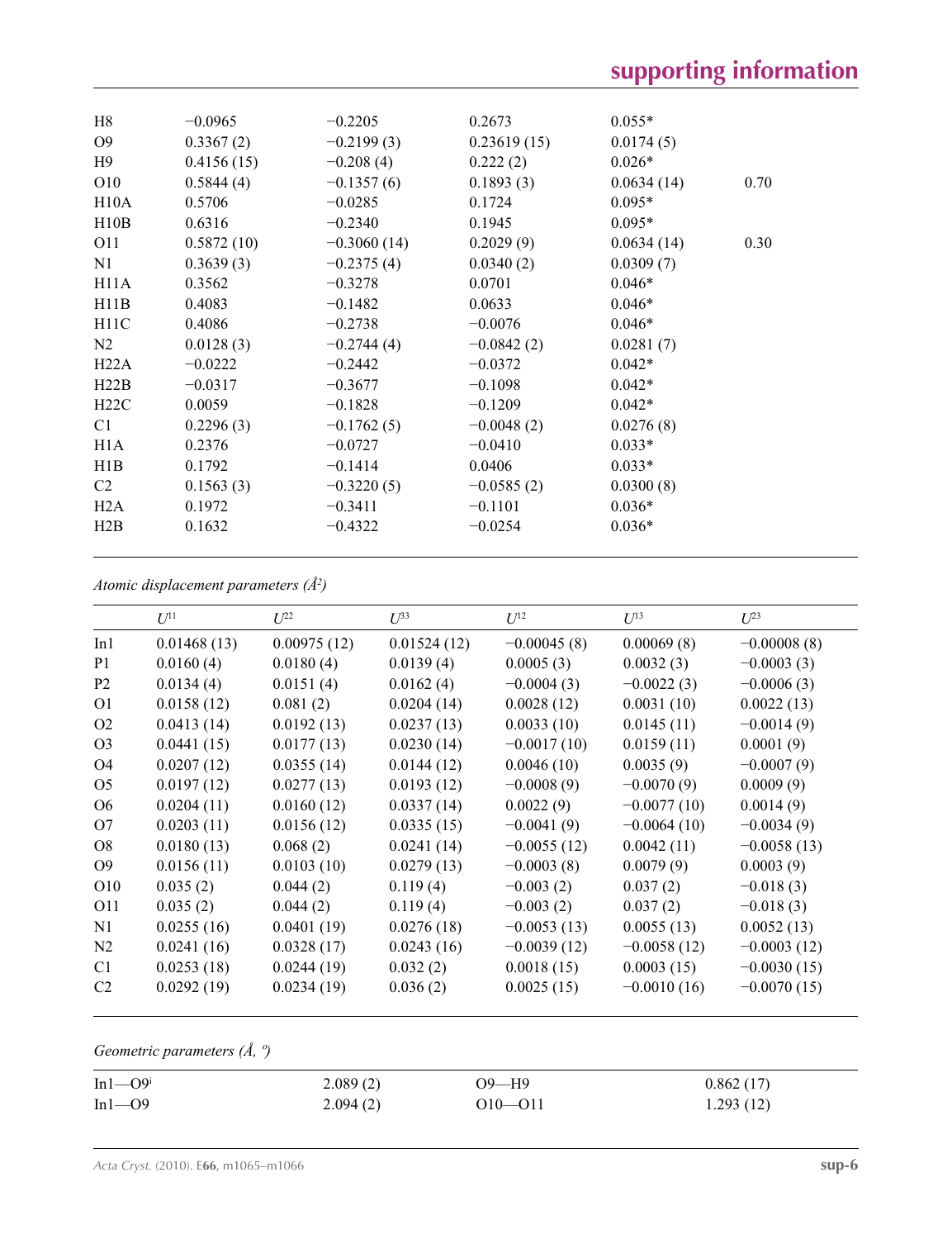| $In1-O2i$                 | 2.135(2)   | $O10 - H10A$              | 0.8496     |
|---------------------------|------------|---------------------------|------------|
| In1—O3                    | 2.148(2)   | $O10 - H10B$              | 0.8728     |
| In1—O6 <sup>i</sup>       | 2.154(2)   | $O11 - H10B$              | 0.7256     |
| In1—O7                    | 2.154(2)   | $N1 - C1$                 | 1.466(4)   |
| $P1 - O1$                 | 1.510(3)   | $N1 - H11A$               | 0.8900     |
| $P1 - O2$                 | 1.511(2)   | $N1 - H11B$               | 0.8900     |
| $P1 - O3$                 | 1.530(2)   | $N1 - H11C$               | 0.8900     |
| $P1 - O4$                 | 1.579(2)   | $N2-C2$                   | 1.481(4)   |
| $P2 - 05$                 | 1.509(2)   | $N2 - H22A$               | 0.8900     |
| $P2 - 06$                 | 1.519(2)   | $N2 - H22B$               | 0.8900     |
| $P2 - O7$                 | 1.523(2)   | $N2 - H22C$               | 0.8900     |
| $P2 - 08$                 | 1.577(3)   | $C1-C2$                   | 1.498(5)   |
| $O2$ —In $1ii$            | 2.135(2)   | $Cl-H1A$                  | 0.9700     |
| $O4 - H4$                 | 0.8200     | Cl—H1B                    | 0.9700     |
| $O6$ —In $1ii$            | 2.154(2)   | $C2 - H2A$                | 0.9700     |
| $O8 - H8$                 | 0.8200     | $C2 - H2B$                | 0.9700     |
| $O9$ -In $1ii$            |            |                           |            |
|                           | 2.089(2)   |                           |            |
| $O9^i$ -In1-09            | 178.25(5)  | $P2 - O8 - H8$            | 109.5      |
| $O9^i$ -In1- $O2^i$       | 90.18(9)   | $In1ii$ - O9 - In1        | 127.09(10) |
| $O9 - In1 - O2i$          | 88.87 (9)  | In $1^{\text{ii}}$ -O9-H9 | 122(2)     |
| $O9^i$ -In1- $O3$         | 89.24(8)   | $In1 - O9 - H9$           | 111(2)     |
| $O9$ -In1- $O3$           | 91.66(8)   | $O11 - O10 - H10A$        | 169.0      |
| $O2^i$ -In1- $O3$         | 178.07(9)  | $O11 - O10 - H10B$        | 32.4       |
| $O9^i$ -In1- $O6^i$       | 90.97(8)   | H10A-O10-H10B             | 152.4      |
| $O9$ —In1—O6 <sup>i</sup> | 87.60 (8)  | $O10 - O11 - H10B$        | 40.1       |
| $O2^i$ -In1- $O6^i$       | 92.06(9)   | $Cl-M1-H11A$              | 109.5      |
| $O3$ —In1—O6 <sup>i</sup> | 86.11 (9)  | $Cl-M1-H11B$              | 109.5      |
| $O9^i$ -In1- $O7$         |            |                           | 109.5      |
| $O9$ -In1- $O7$           | 89.32 (8)  | $H11A - N1 - H11B$        | 109.5      |
|                           | 92.14(8)   | $Cl-M1-H11C$              |            |
| $O2^i$ -In1- $O7$         | 89.67(9)   | $H11A - N1 - H11C$        | 109.5      |
| $O3$ -In1- $O7$           | 92.16(9)   | $H11B-M1-H11C$            | 109.5      |
| $O6^i$ -In1- $O7$         | 178.24(9)  | $C2-M2-H22A$              | 109.5      |
| $O1-P1-O2$                | 113.55(15) | $C2 - N2 - H22B$          | 109.5      |
| $O1 - P1 - O3$            | 112.56(15) | H22A-N2-H22B              | 109.5      |
| $O2-P1-O3$                | 110.60(13) | $C2 - N2 - H22C$          | 109.5      |
| $O1 - P1 - O4$            | 103.80(13) | H22A-N2-H22C              | 109.5      |
| $O2-P1-O4$                | 108.44(13) | H22B-N2-H22C              | 109.5      |
| $O3 - P1 - O4$            | 107.41(14) | $N1-C1-C2$                | 110.2(3)   |
| $O5 - P2 - O6$            | 111.58(13) | $N1-C1-H1A$               | 109.6      |
| $O5 - P2 - O7$            | 111.43(13) | $C2-C1-H1A$               | 109.6      |
| $O6 - P2 - O7$            | 110.81(13) | $N1-C1-H1B$               | 109.6      |
| $O5 - P2 - O8$            | 105.63(14) | $C2-C1-H1B$               | 109.6      |
| $O6 - P2 - O8$            | 109.01(15) | $H1A - C1 - H1B$          | 108.1      |
| $O7 - P2 - O8$            | 108.16(14) | $N2 - C2 - C1$            | 110.5(3)   |
| $P1 - O2 - In1ii$         | 137.89(14) | $N2-C2-H2A$               | 109.5      |
| $P1 - O3 - In1$           | 133.57(14) | $C1-C2-H2A$               | 109.5      |
| $P1 - O4 - H4$            | 109.5      | $N2-C2-H2B$               | 109.5      |